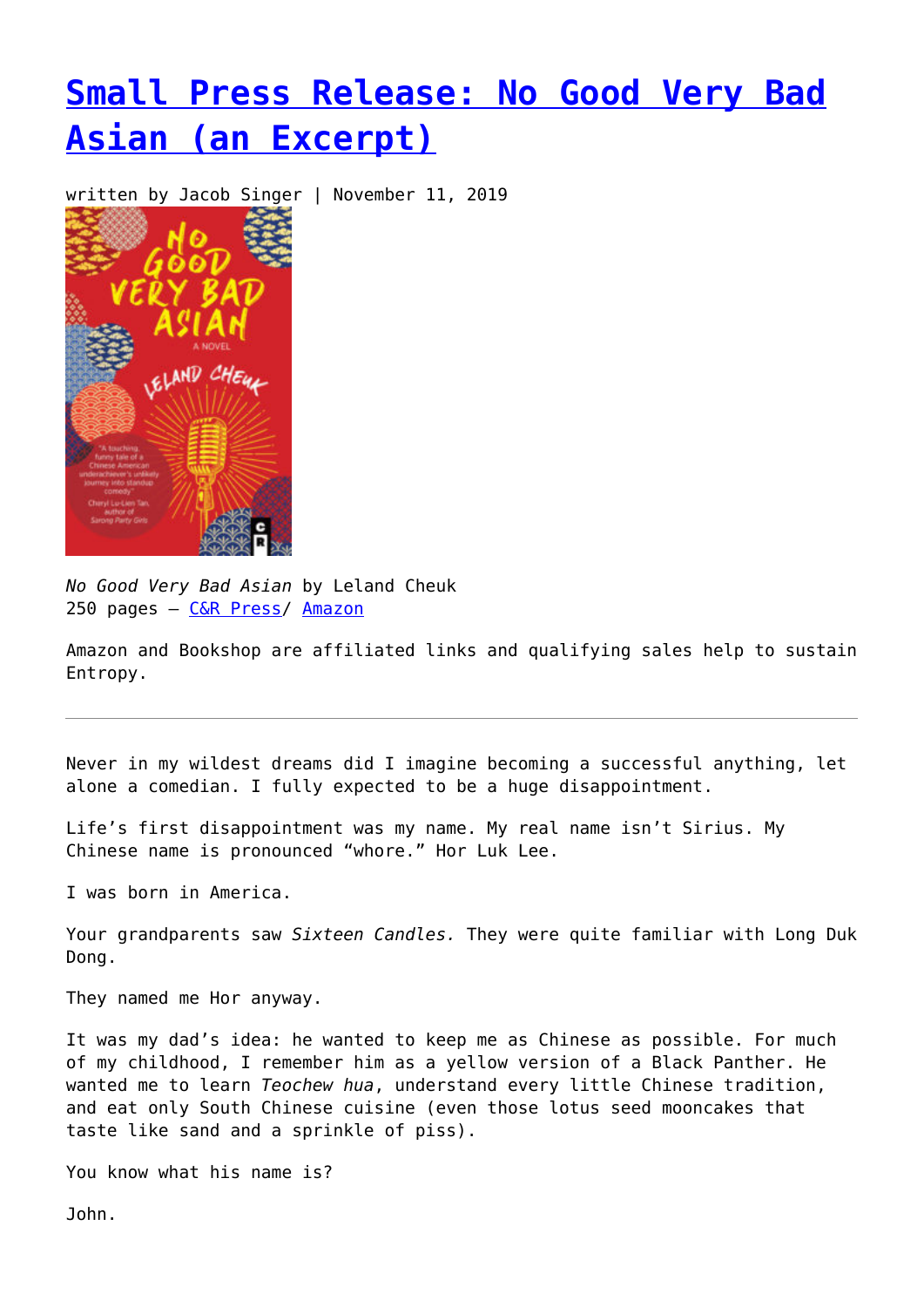One of my earliest memories was of my dad having a conference with my kindergarten teacher Mrs. Jarmuschki. Mrs. J was my first crush. (God rest your pants suits, Mrs. J.) She was also sixty.

As a kid, I had bowel control problems (foreshadowing events in adulthood). In Mrs. J's classroom after school, my dad had to squeeze into one of those kiddie desks and explain my accidents.

Even though he had cleaned me up on many an occasion, my dad denied the existence of my loose bowels like they were Iranian nukes. "Why you don't think it someone else, eh, Mrs. Ja-moose-ski?" he said. "Why you think it my son? Is it because he Chinese?"

Mrs. J rolled her eyes. "Of course not," she said. "Half the class is Chinese."

"Does that make you angry?"

"You're being ridiculous," replied Mrs. J, who glanced at me apologetically. "You white women are all the same," my dad said. "I will report you to principal."

Mrs. J planted elbows on desk. Her palms met like she was in prayer. "Listen, Mr. Lee," she said. "Your son smells like God's vomit."

I let out an embarrassed laugh, which turned into an uncontrollable fit of giggles. The more I thought about what she said, the funnier it became. Wouldn't God's vomit smell like flowers made of soap and glow like cartoon gold? Mrs. J and my dad both stared at me like I'd been possessed.

That was the first time I remember laughter making me feel better about myself.

I didn't have a happy childhood. I don't know what to do around people who have a love-love relationship with their families. When folks talk about how nostalgic they are for their upbringing, I expect someone to cue a laugh track.

I grew up in Alhambra, California, near Pasadena, in San Gabriel Valley. There are lots of Chinese people there. By "lots," I mean when people talk about "white flight," San Gabriel Valley is *From Where The Whites Flee* (that might be a children's book). The Chinese there aren't very assimilated. My parents knew millionaires who'd been in America for three or four decades and didn't speak or read a word of English. Most of the kids I grew up with in my neighborhood never left the Valley. They had thick accents despite being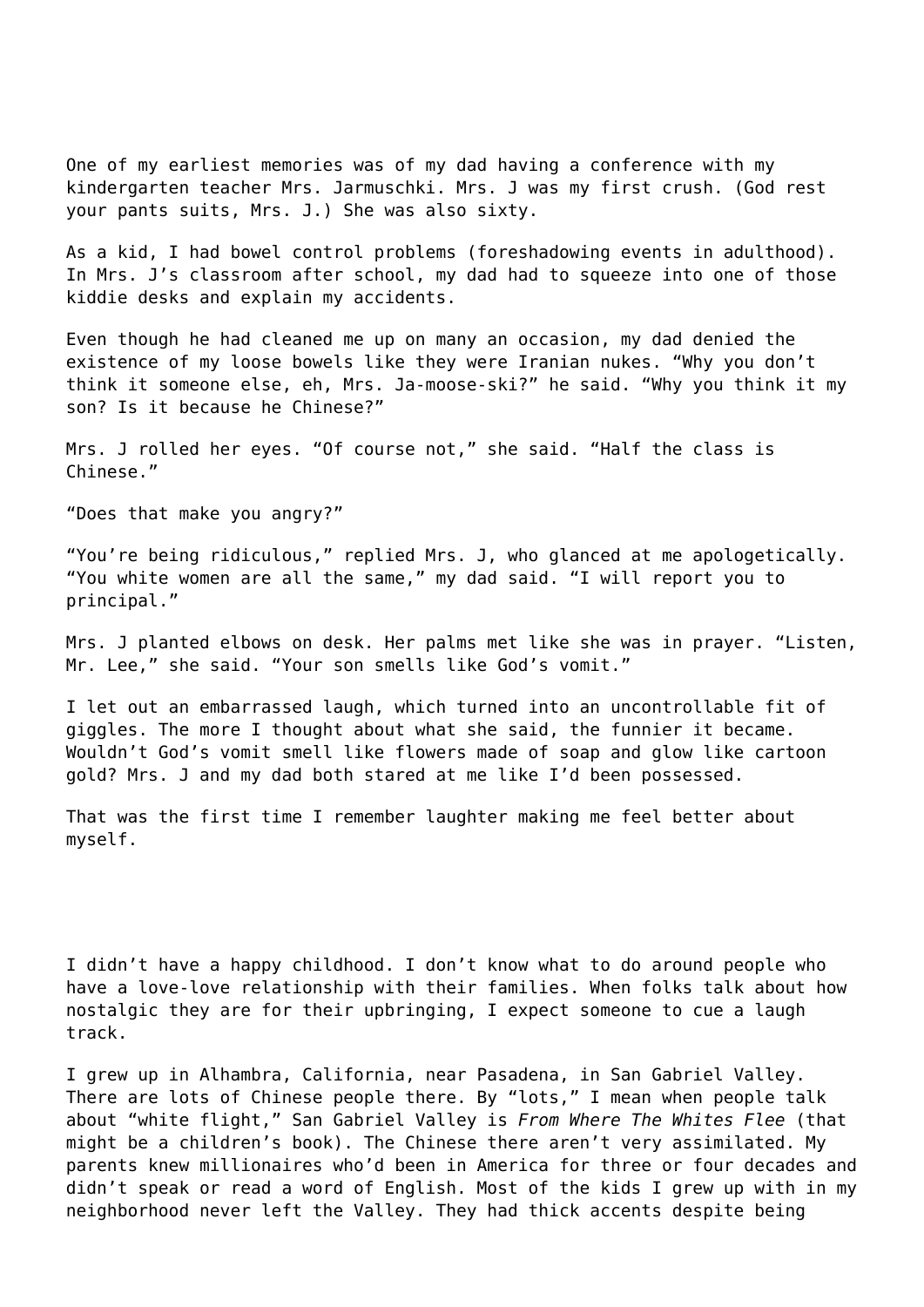American-born. They lived with their parents well into their thirties. When they married and had babies, they lived with their moms and dads, their grandparents, their spouses, and their brood in the same house—the ultimate Yellow Panther achievement! The America outside San Gabriel Valley—where it was okay to be gay, where every black person wasn't a likely criminal, where women didn't have to take a back seat to men—might as well have been Mars.

My parents owned and worked at a round-the-clock liquor store near Hollywood. Mom, Dad, his parents, and I lived in a tiny two-bedroom apartment, where I slept on a sofa every night (Yellow Panther bonus points!). To this day, I have trouble sleeping in real beds.

Mom and Dad argued a lot. My mom didn't like the way my dad spent his days, and my dad didn't like being questioned. When he wasn't working, he loitered at a Vietnamese deli where they served *banh mi*, sweet coffee, and gambling addiction. Whenever my mom mentioned condensed milk, we all knew she meant baccarat.

My grandma and mom hated each other. Grandma took my dad's side on everything. If Dad wanted to gamble a little bit after a hard day's work, put it all on red! If my mom had a problem with it, get a second job!

Grandma was often horrified by what American schools taught us. In first grade, around Thanksgiving, the teacher made us make Puritan hats out of black construction paper, with the buckle cut out of white cardboard. White is the color of death for the Chinese, and Grandma couldn't have that. She took a red ballpoint pen and colored in the buckle so I wouldn't risk being suddenly struck down by the Chinese gods. I cried and cried and told her that I'd be ridiculed nonstop, but she just kept scratching away that evil color, steadfast and uncaring. I had to wear the defaced hat to school, and sure enough, the white kids called me "ricepicker," "boat monkey," "refugee," and many, many other names.

"Why didn't you listen to me?" I wailed when I came home.

"Why would we?" she said. "You're just a child."

Our apartment was so small that I could hear it whenever my dad tried to get frisky with my mom, usually on Sundays when the liquor store was closed. He didn't succeed often, thank God. As for the times he did? Let's just say it didn't sound like he was any good. I was nine when I realized what they were doing.

Once, on the drive home from the grocery store, my mom and I were in our pickup truck at a stoplight, and in the car beside us was a white couple making out.

"*Ai-yuh*," Mom said, disgusted. "Don't watch! White people are always having sex. They look at each other and that's it! They can't control themselves!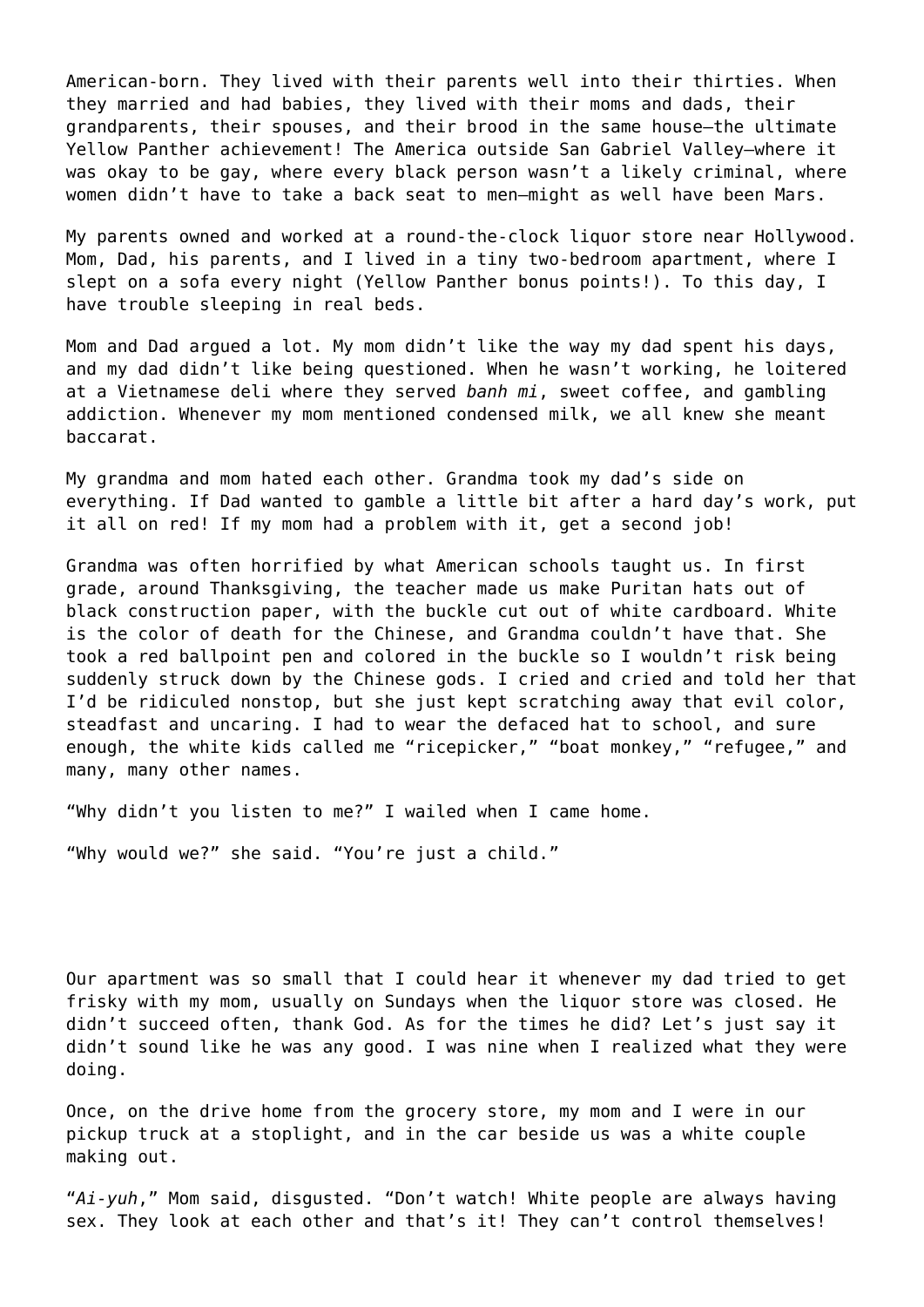There's something wrong with Americans. Always having sex like animals! Your dad learns from them. Always wanting to fool around!"

I did my best to tune her out as she went on and on.

She did not like sex. This, she made clear.

As I reached puberty, the Lee women agreed on one thing: something had to be done about my face. Mom hated the way I looked. I was chubby. My hair stuck up from multiple cowlicks. My acne was so bad that my mom got tears in her eyes when she stared at me too long.

She spent the little money we had dragging me to dermatologists, who did painful extractions and made me a lab hamster for Accutane and Retin-A. My mom would often say that no one would want to marry me unless I lost some weight and did a better job of washing my face. (Now that your mom has left me, my mother has resurrected this talking point.)

Grandma distrusted American medicine so she kept flushing my pills down the drain. She preferred to scrub my face with natural products Chinese people could vouch for. Chrysanthemum tea, warm water and ginger, and lotus root soup. They fought over me like I was a Middle Eastern oil field. With them buffing my face like a truck, it was a miracle I didn't reflect sunlight.

My future was the only thing everyone in the Lee Council could bond over. From the time I was in middle school to when I left home, entire dinners were spent debating what I should do when I grew up.

"Once he's old enough to work at the store, I'll teach him how to succeed in business," my dad said. "*Een-vess-mun*!" That's how he pronounced the word "investment."

"Doctor," Grandma said.

"Lawyer," Mom said.

Dad slapped the dining table. "C-E-O!" He thrust a finger skyward with each letter.

My grandpa was a quiet man who absorbed, with a sublime and distant grin, every one of my grandma's insults ("rice bucket," "deficient brain," and my personal favorite: "professional airplane hitter"—a euphemism for chronic masturbator). Sometimes he'd just say, "Suffer today so you can have a better future. That's what we do." He glared accusingly at Dad and Grandma. "For generations and generations, that's what we have done."

When they weren't planning my future, my family would make up stories about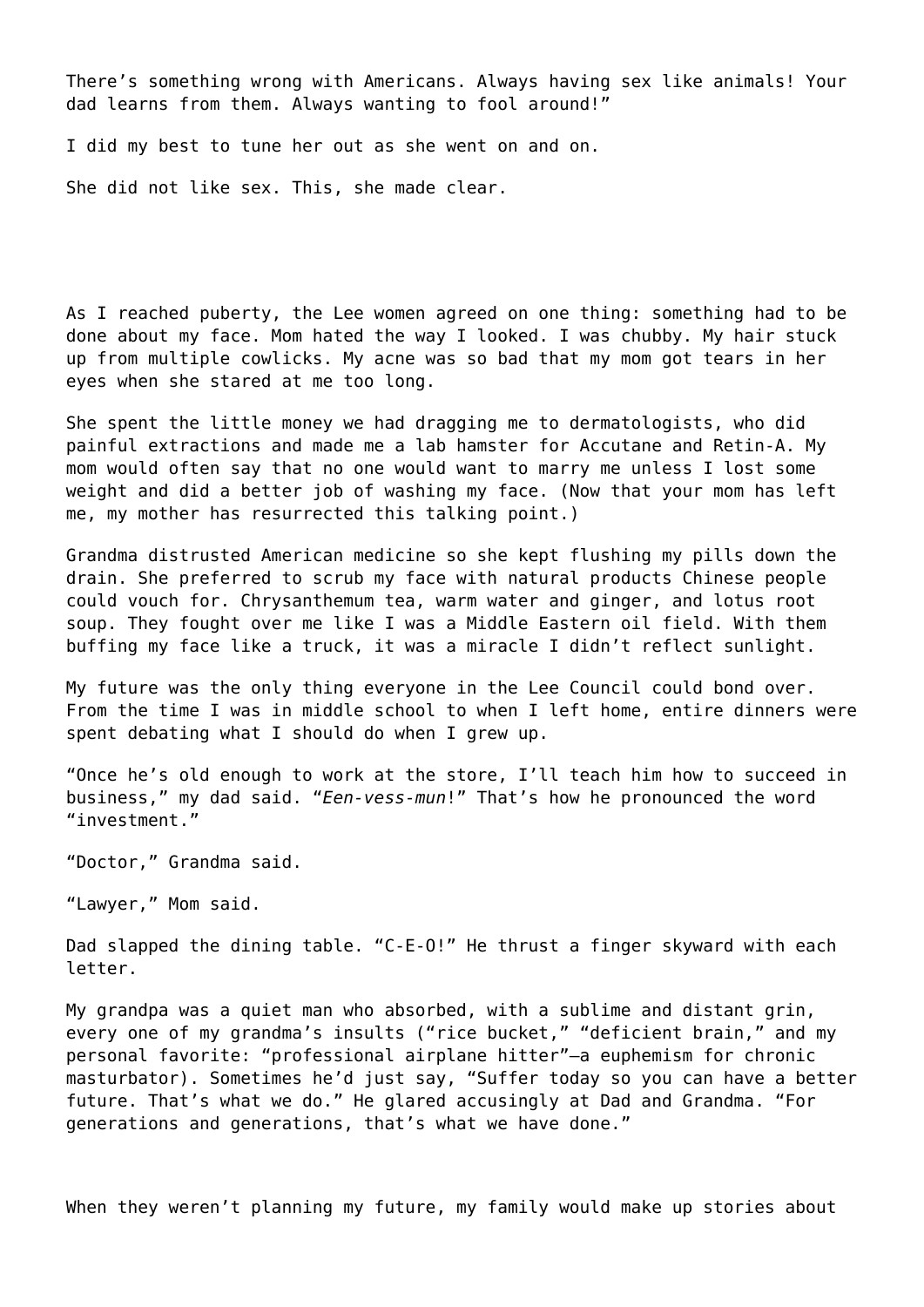why America was the way it was.

On why Mexico was poor: Dad concluded that no one could make big money selling tacos.

On Bill Clinton's affair with Monica Lewinsky, Mom said that his infidelity showed that the president was born smart because naturally intelligent men deserved multiple wives, as exemplified by her grandfather, who had four wives and happened to be a scientist.

On the Oklahoma City bombing, Grandma asserted that Jesus was, in fact, a living white man in hiding, sent from God to control American terrorists via telepathy.

Even Fox News would have called my family's nightly hot takes total nonsense.

Sometimes, after the rest of the Lees went to bed, I'd sneak out of our apartment and walk a mile to the South Pasadena metro station. I'd watch the light rail trains go by and fantasize about stepping in front of one. I knew from an early age that I was growing up in a pile of bullshit and that I could never be happy in that home. I learned how families were supposed to behave not from my own but from watching sitcoms. We were supposed to love each other no matter what. You were supposed to learn useful lessons from your parents. Home was supposed to be the one place on Earth where you could do no wrong.

There were nights on that platform when I'd close my eyes and step close enough to the tracks to feel the whoosh on my face as the train passed. But when I imagined my parents screaming and crying over my dead body, I couldn't bear it, so I'd step back.

I'm glad I didn't have the balls to do it. Otherwise, I wouldn't have achieved my lifelong dream of becoming a comedian.

And, of course, I wouldn't have had you.

When I was twelve, the old Chinese lady in the apartment next door croaked, and it turned out that she was a hoarder. Our landlord hired a team of Mexicans to clear her tiny apartment, and in the hallway, I discovered that the woman had a treasure trove of used VHS tapes, including *Rant in E-Minor* by Bill Hicks and Eddie Murphy's *Raw*. She was one of those ladies who went around collecting aluminum cans to recycle. Who knew she was into the funny (and Eddie Murphy's endless bits about the nature of a lady's private parts)? Life is a self-published mystery.

I stole those tapes, and when I watched Hicks, in that black suit jacket and turtleneck, being smarter and funnier than everyone else, doing that bit ripping parents for thinking their babies were special even though children came from millions upon millions of sperm, I laughed harder than I'd ever